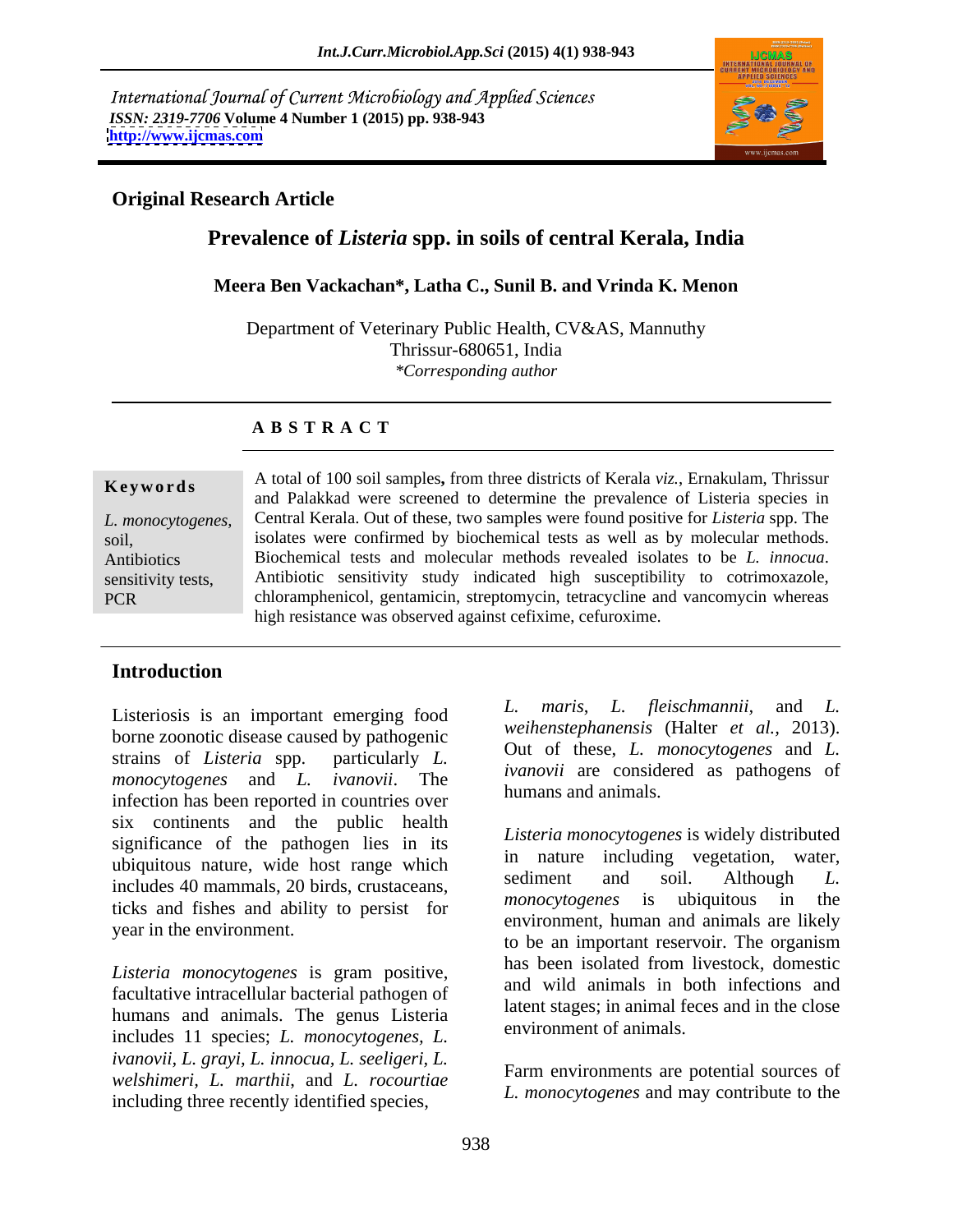contamination of vegetables at the floorswabs were directly inoculated in 10 preharvest stage. *Listeria monocytogenes* is frequently isolated from a large variety of vegetables collected in farms. One of the UVM-1 to 10 ml of UVM-2 broth. first potential sources of vegetable Inoculated UVM-2 broth was incubated contamination at the preharvest stage (in the further for  $24$  h at  $37^{\circ}$ C. A loopful of field) is soil when seeds are sown. In addition, some agricultural practices such as directly on PALCAM agar for selective recycling animal feces as crop fertilizers or irrigation with contaminated water may increase the risk of soil and vegetable The isolated pinpoint grayish–green colonies contamination. Soil fertilized with sludge surrounded by black zone of aesculin cake can contaminate parsley seeds with *L.*  hydrolysis were presumed as Listeria. These *monocytogenes* which can be detected until colonies were further purified on PALCAM plant harvesting. Direct transfer of *L.*  agar and stored in refrigerated conditions in *monocytogenes* from amended soil carrots, lettuce, radish, spinach and tomato has been described by various scientists. Endophytic **Biochemical characterization** and migration of *Listeria* spp. in green gram and coriander plants was reported by Sunil *et al.* (2012). A single isolated colony from PALCAM

30 soil samples were collected from three districts *viz.*, Ernakulam, Thrissur and Palakkad of central Kerala. Mostly surface soil samples were collected from fields, near sewages and from farm surroundings. The samples were collected in sterile containers, transferred to laboratory on thermocool boxes and processed for isolation of *Listeria* 

# **Isolation of** *Listeria* **Species**

Isolation of *Listeria* spp. was attempted as per USDA-FSIS method (USDA, 2013). The samples ( soil) were inoculated (approx. Out of 100 samples collected, two samples 5 ml/5 g) into 45 ml of University of were found positive for *Listeria* spp. The Vermont Medium (UVM)–1 supplemented positive samples were from Ernakulam and with acriflavin and nalidixic acid, and Thrissur districts. No *Listeria* spp. could be incubated at 37<sup>o</sup>C for 18–24 h. Vaginal and

ml UVM broth. Further enrichment of the samples was carried by inoculating 0.1 ml of UVM $-1$  to 10 ml of UVM $-2$  broth. Inoculated UVM-2 broth was incubated <sup>o</sup>C. A loopful of enriched UVM-2 broth was streaked directly on PALCAM agar for selective isolation of Listeria colonies. The inoculated agar plates were incubated at 37oC for 48 h. colonies were further purified on PALCAM BHI broth.

# **Biochemical characterization and identification of isolates**

**Materials and Methods incubated** at 37<sup>o</sup>C for 18 h. The freshly Sample collection **Sample collection morphological** and biochemical characters. A total of 100 samples including 40, 30 and microscope while, *Listeria* specific spp. specific tests such as hemolysis on sheep A single isolated colony from PALCAM agar was inoculated in fresh BHI broth and  $^{\circ}$ C for 18 h. The freshly grown culture was then studied for their Morphology was observed under light microscope while, *Listeria* specific biochemical tests such as catalase, oxidase, characteristics tumbling motility at  $20-25^{\circ}$ C and fermentation of sugars (rhamnose, xylose and mannitol) were performed. The isolates were compared with standard *Listeria* spp. for identification. Isolates suspected as *L. monocytogenes* from biochemical tests were further subjected to blood agar (SBA) and Christie, Atkins, Munch-Petersen (CAMP) test.

# **Result and Discussion**

isolated from Palakkad district. The isolates isolated from Palakkad district. The isolates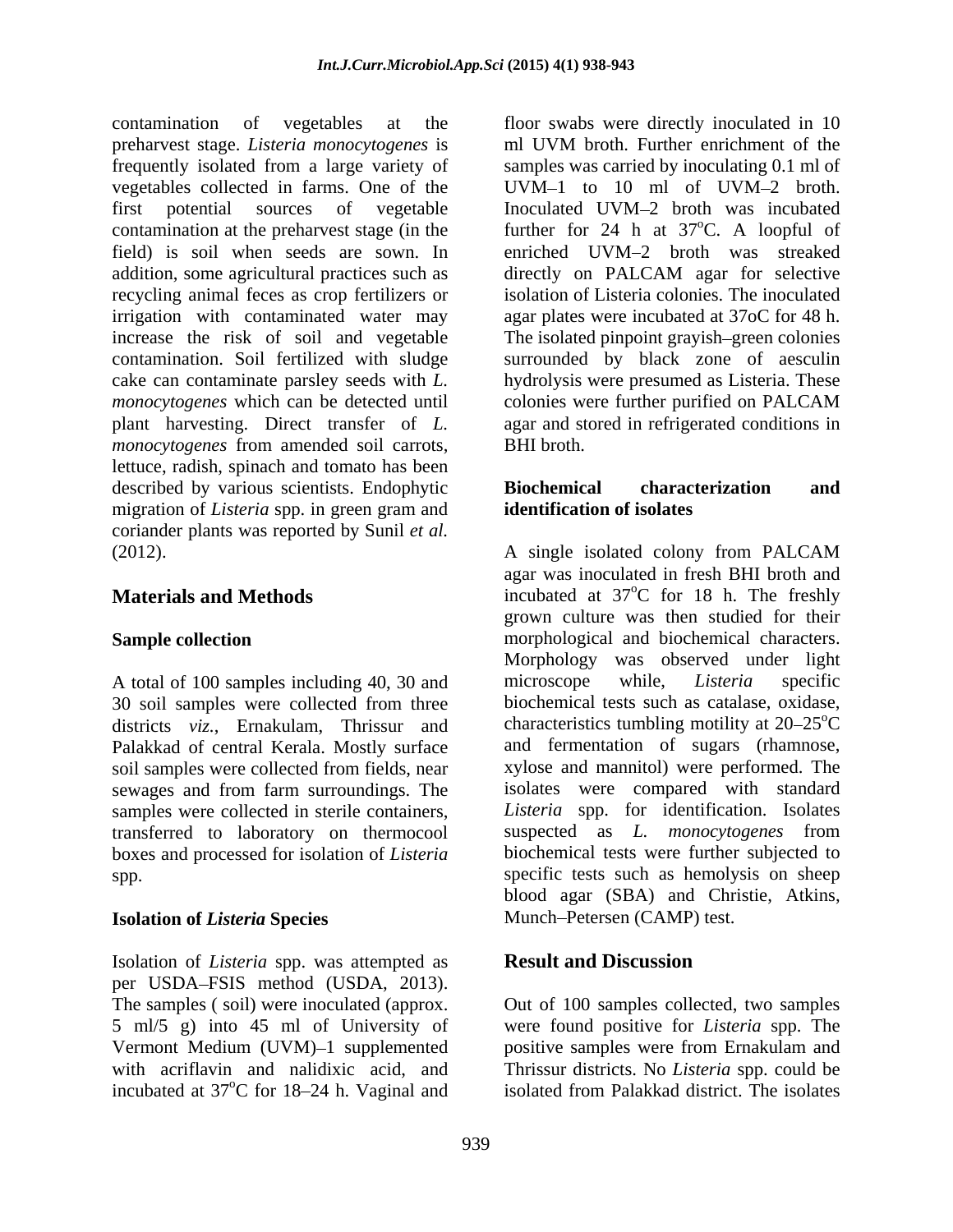were then subjected to the carbohydrate utilization tests for the identification of the organisms at species level. All isolates L. monocytogenes, has been isolated from a isolates was carried out by hemolysis on hemolytic and confirmed as *L. innocua*.

amplification of virulence associated gene of the total 100 samples screened, a prevalence *L. innocua* to their respective base pair, 870 of two per cent was obtained for *Listeria* bp. The PCR product was represented by a spp. None of the sample found positive for single band in the corresponding region of *L. monocytogenes*. Two isolates of *L.* the DNA marker ladder (Fig. 1).

The antibiotic resistance profile patterns of *et al.* (2011) screened 20 soil samples, *L. L. innocua* isolates were sensitive to *monocytogenes* was isolated from five per cotrimoxazole, chloramphenicol, gentamicin, streptomycin, tetracycline and

worldwide prevalence and is associated with that *Listeria* spp. are broadly distributed through the natural environment, our understanding of the ecology and reserves of Multiple studies have reported L. Listeria species and *L. monocytogenes* is

# **Prevalence of Listeria in soil**

showed positive to dextrose and rhamnose diverse range of environmental sources like (Table 1). Further confirmation of the vegetation, soil, sewage, river water, waste blood agar. The two isolates were non and animals (Moshtaghi *et al.,* 2003). Use of fertilizers of animal origin is likely to<br>The standardized PCR allowed the contaminate soil with *L. monocytogenes*. Of *L. monocytogenes*, has been isolated from a water effluent, manure and excreta of man sewage sludge and organic fertilizers of animal origin is likely to contaminate soil with *L. monocytogenes*. Of *innocua* were obtained.

**The antibiotic resistance pattern of** Higher prevalence of the organism was **Listeria isolates from soil** obtained while screening the samples from soil in earlier investigations. When Sarangi cent of samples.

vancomycin. All the isolates showed The overall prevalence of 2 percent in the resistance against cefixime, cefuroxime. present study for *Listeria* spp. is less Fifty per cent of the isolates showed compared to the findings of Moshtaghi *et al.* resistance against rifampicin and fifty per (2003) who reported the Listeria organisms cent was sensitive to rifampicin. Whereas all in 17.7 percent of the agricultural filed the isolates showed intermediate resistance samples from Hisar, India. They reported a towards ampicillin prevalence of 5.4 per cent for *L.* Following the initial description in 1926 *L*. reported an overall prevalence of 5.3 percent *monocytogenes* has been shown to be of for *L. monocytogenes* in 1104 soil samples serious disease in a wide variety of animals, (2013) isolated *L. monocytogenes* from cow including man. It is an exquisitely adaptable pasture soils but not from cultivated soils, environmental bacterium, capable of meadows or forest soils. Jeyaletchumi *et al.* existing both as an animal pathogen and (2011) recorded a prevalence of 47.6 percent plant saprophyte with a powerful array of and 38.1 per cent for *Listeria* spp. and *L.* regulated virulence factors. Even though *monocytogenes* respectively. They collected different studies have provided existence soil samples from vegetable farms in *monocytogenes*. Mohammed *et al.* (2009) from beef cattle operations. Locatelli *et al.* Cameron Highlands.

fairly limited. The contract of the same security and Seeliger (1975) reported L. Multiple studies have reported *L. monocytogenes* contamination of soil. Weis and Seeliger (1975) reported *L.*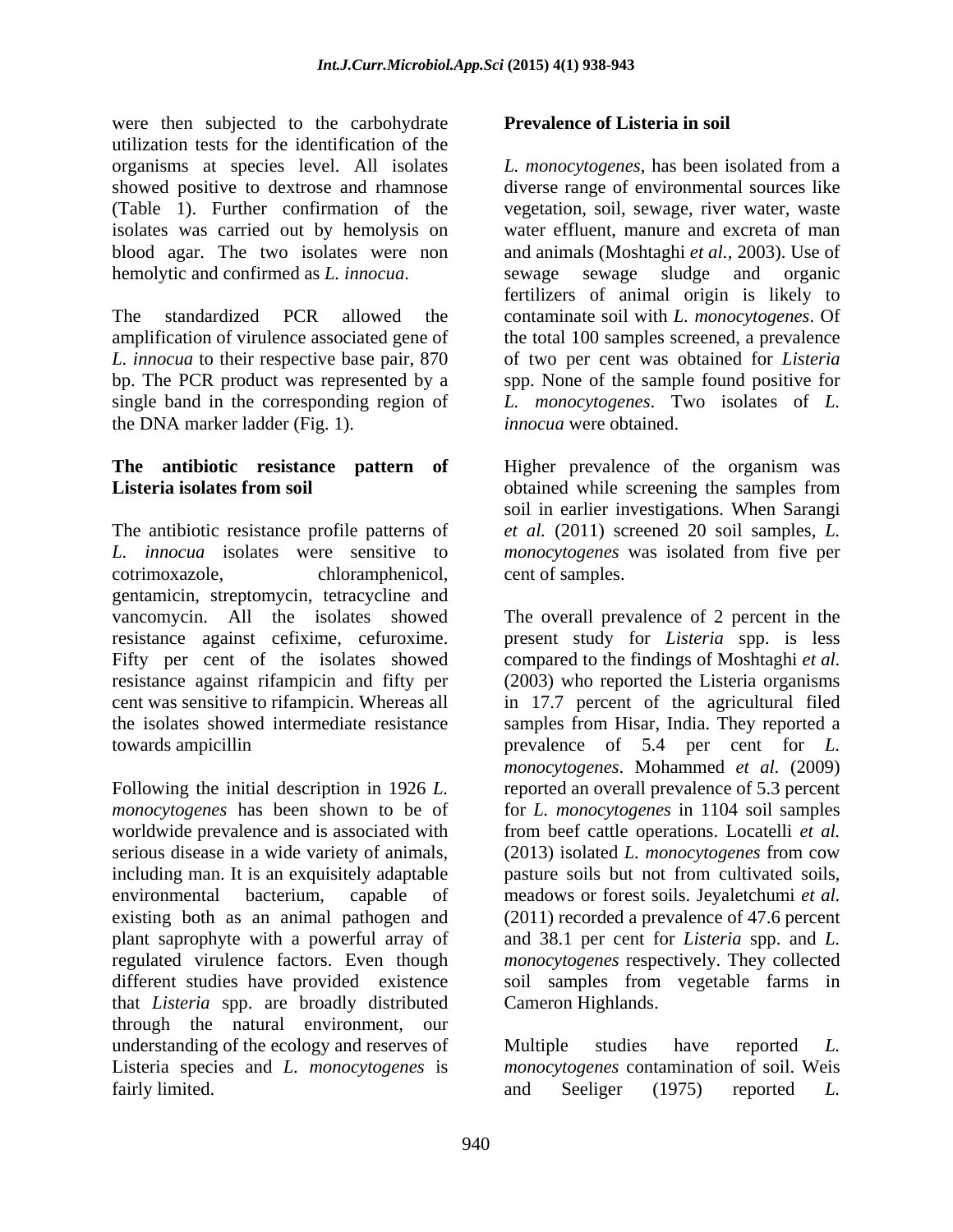is probably due to contamination by

Most of the researches who attempted the isolation of the organism reported the Renterghem *et al.* (1991) could not isolated treatment of Listeria infection Listeria organisms from manured soil 120 waste land samples for *Listeria* spp. and

study is very low. The lower prevalence may animals also. Result similar to the present Listeria spp. in animal associated showed a prevalence of one percent for *L*. excreta as soil fertility enhancers.

activity was more like nearby cattle sheds,

*monocytogenes* contamination in 8.7-51.4 farms, market places and agricultural fields. per cent of surface samples of soil and 3.2 - Two soil samples were found positive for *L.*  33.3 per cent in soil collected at a depth of *innocua* one each from Thrissur (3 per cent) 10 cm, Fenlon and Shepherd (2000) and Ernakulam districts (2.5 per cent). The proposed that soil is not a general reservoir positive samples were collected from the in which *L. monocytogenes* multiplies, but waste disposal area of poultry farm in the presence of *L. monocytogenes* in the soil Thrissur and premises of a fish market in decaying plant and fecal materials, which organic matter of these areas might have together with damp surface soil, provide a favoured the survival of the organism. Other cool moist protective environment for *L.* reasons for less prevalence in soil might be *monocytogenes* to survive. The same stributed to soil chemical nature, changes in Ernakulam. The moisture content and humid the nutrient content of the soil and presence of competing bacteria.

presence of organism in soil whereas van Antibiogram study indicated that in the samples. Szymezak *et al.* (2014) screened streptomycin can be used as primary choice 173 organically fertilized soil samples and of therapy but not cefixime, ceftriaxone, *L. monocytogenes*. commonly used in field conditions. treatment of Listeria infection cotrimoxazole, vancomycin and cefuroxime, genatmicin which are

A prevalence of two per cent in the present Survival and multiplication of the organism be due to the absence of saphrophytic contaminated with Listeria may lead to conditions or due to large dilution of the contamination of vegetation and plans which organism in soil. The lower prevalence in inurn may act as a source of infection for soil can be also due to low prevalence in animals and human beings. Presence of study was reported by Nightingale *et al.* environment may cause infection to animals (2004) after screening soil samples from being reared in that area. The result of pristine environment. The study reported a prevalence in soil points to the hazards that prevalence of 1.3 per cent. The study may arise due to use of untreated animal *monocytogenes* from the areas fertilized Considering the zoonotic potential of the organically and no isolates of *Listeria* spp. organism, there is an urgent need of were found is artificially fertilized areas and hygienic measures to be adopted a farms and wastelands. public awareness must be raised regarding In the present study most of the soil samples washing of vegetables before use and were collected from areas where animal avoiding the entry of Listeria in to the food in the soil have been documented. Soil *Listeria* spp. in animal associated excreta as soil fertility enhancers. the proper disposal of sewage, proper chain.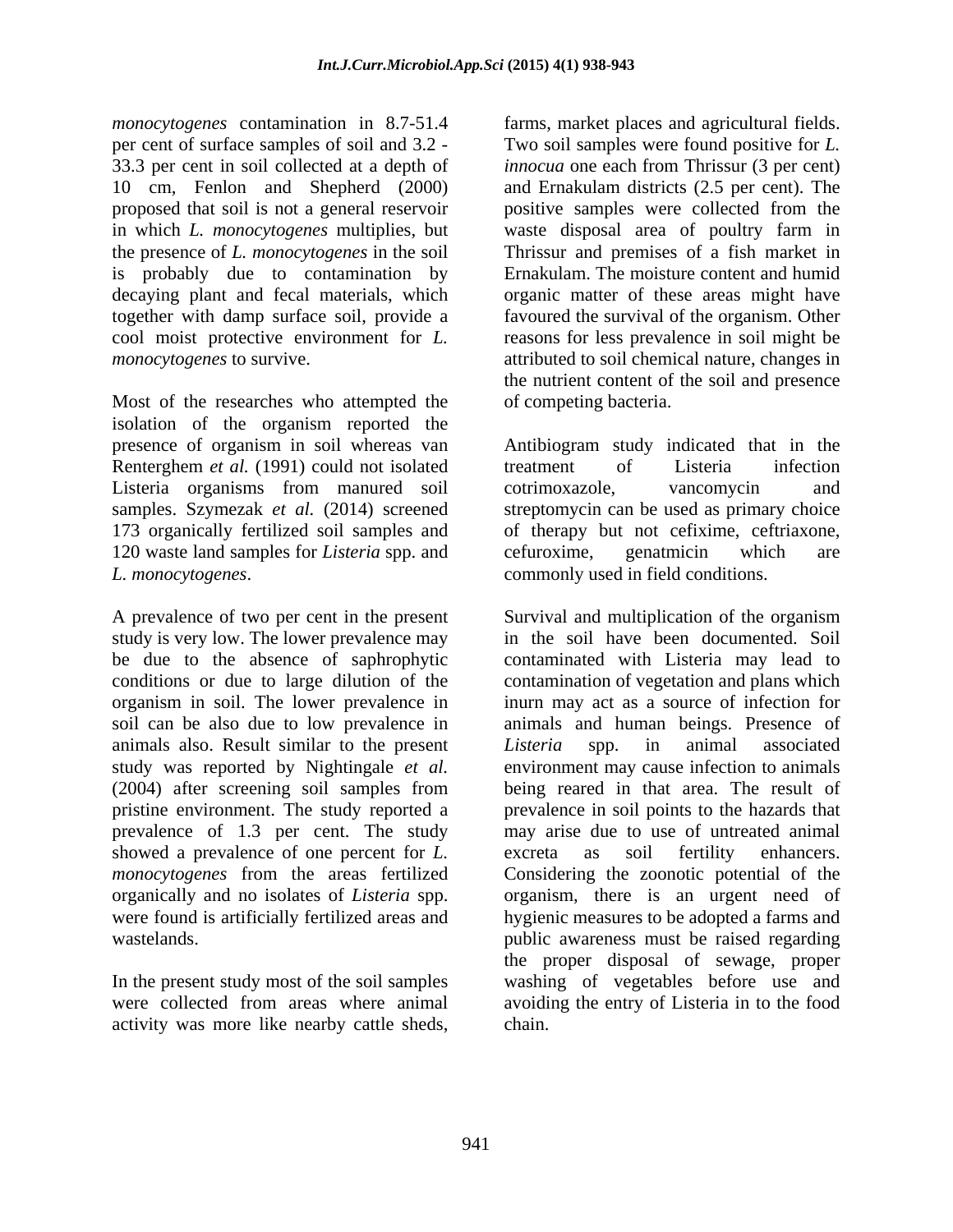### *Int.J.Curr.Microbiol.App.Sci* **(2015) 4(1) 938-943**

|     |          |                 | <b>Acid from carbohydrates</b> |               |          | Probable   |
|-----|----------|-----------------|--------------------------------|---------------|----------|------------|
| Sl. | Listeria | D-              | ுட                             | D-            |          | species of |
| No. | isolates | <b>Mannitol</b> | rhamnose                       | <b>xylose</b> | Dextrose | Listeria   |
|     | LI       |                 |                                |               |          | L. innocua |
|     | ⊷        |                 |                                |               |          | L. innocua |

|  | Table.<br>$  -$<br>$\sim$<br>n of the isolates<br>Cardohydrate utilisation pattern |  |
|--|------------------------------------------------------------------------------------|--|
|--|------------------------------------------------------------------------------------|--|

**Fig.1** PCR profile of *Listeria* isolates, Lane 1, 2. *L. innocua* isolates, Lane  $3 - 100$ bp ladder



# **Acknowledgement**

We would like to thank the Indian Council Fenlon, D.R., Shepherd, J.L. 2000. of Agriculture and Research for providing financial assistance to the work. The and Animal Sciences University, Pookode,

### **References**

encouragement from Kerala Veterinary<br>and Animal Sciences University, Pookode,<br>production. 10, Proceedings from the Wayanad, Kerala is also acknowledged. Ecology of *Listeria monocytogenes*: studies on incidence, growth, and microbial competition in primary production. 10,Proceedings from the ILSI North America Symposium Series on Food Microbiology. Pp. 26